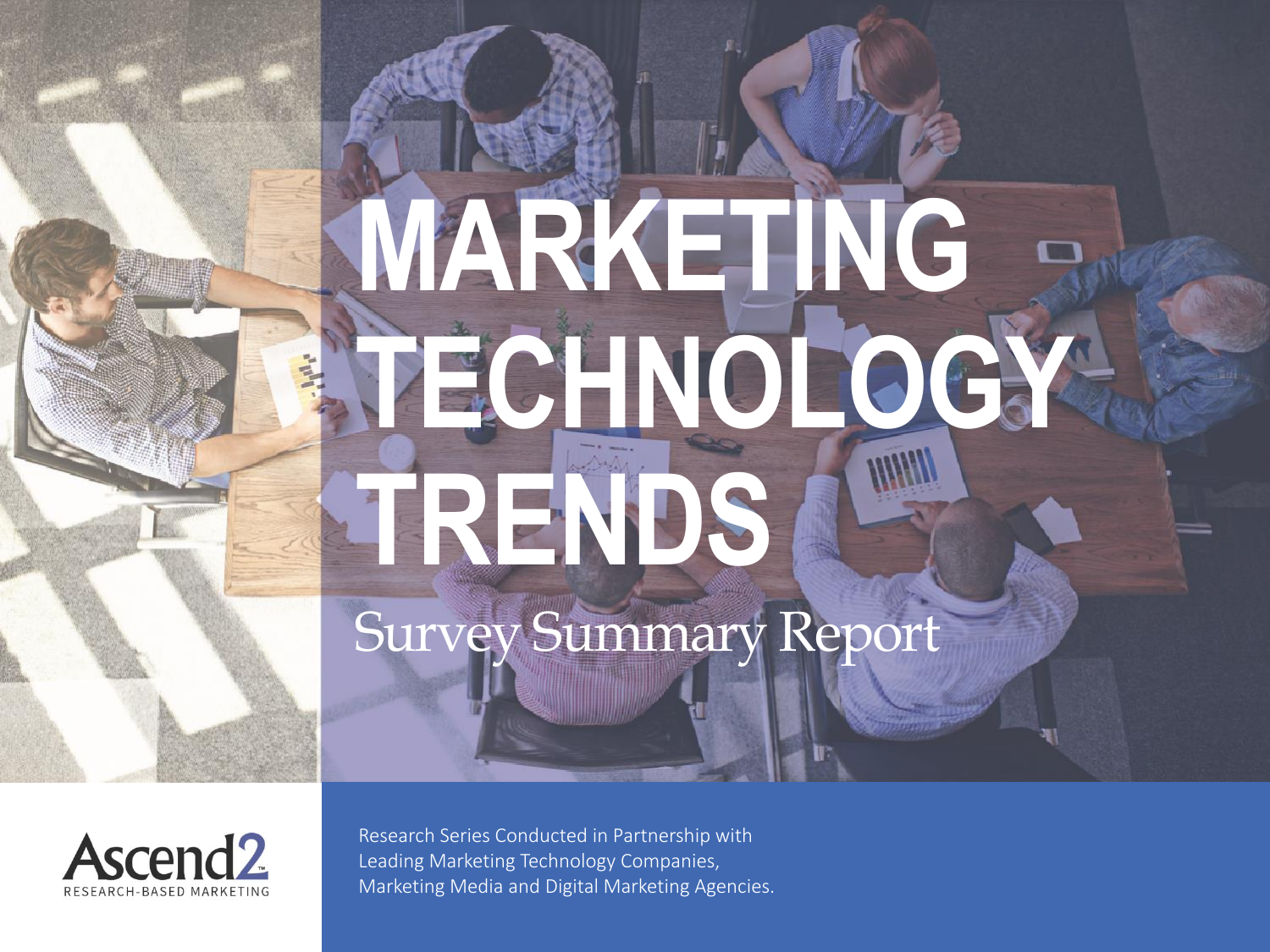## TABLE OF CONTENTS

- 3. Marketing Technology Trends
- 4. Current MarTech Situation
- 5. Top Strategic Priorities
- 6. MarTech Strategy Success
- 7. Barriers to Success
- 8. Priorities Versus Barriers
- 9. Most Effective Implementations
- 10. How Effectiveness is Changing
- 11. Most Difficult Implementations
- 12. Implementation Resources Used
- 13. Effectiveness Versus Difficulty
- 14. About Ascend2 Research-Based Marketing
- 15. Ascend2 Research Partner Programs

## Ascend<sub>2</sub>



#### *Methodology*

*Ascend2 benchmarks the performance of marketing strategies, tactics and the technology that drives them with a standardized online questionnaire and a proprietary 3-Minute Survey format.* 

*This survey was fielded to a verified list of marketing research influencers and subscribers.*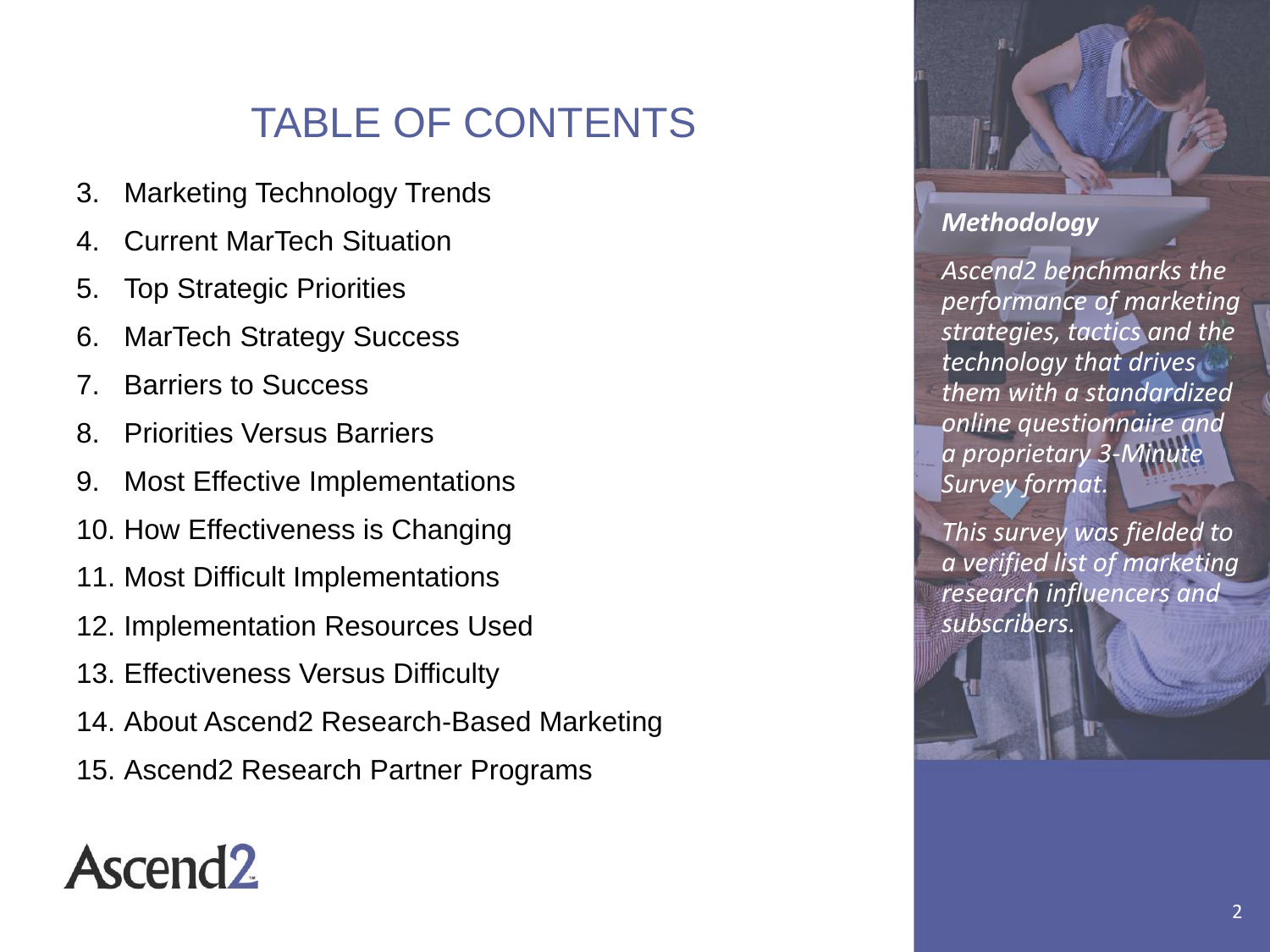#### MARKETING TECHNOLOGY TRENDS

The technology available to marketers is changing rapidly. The technological needs of marketers is also changing, becoming critically important to business success.

#### **But what trends will have the most impact on marketing technology (martech) effectiveness?**

To help you answer this question, Ascend2 and our Research Partners fielded the Marketing Technology Trends Survey. We thank the 145 marketing influencers who responded to this survey during the week of October 22, 2018.

This Survey Summary Report, titled *Marketing Technology Trends*, represents the opinions of all the market segments responding to the survey. Specific market segments from the survey are reported on separately and exclusively by our participating Research Partners.

This research has been produced for your use. Put it to work in your own marketing strategy. Clip the charts and write about them in your blog or post them on social media. Please share this research credited as published.



#### *Survey Market Segments*

*Number of Employees More than 500 29% 50 to 500 34% Fewer than 50 37%*

#### *Role in the Company*

*Owner / Partner / CXO 33% VP / Director / Manager 51% Non-Mgmt Professional 16%*

#### *Primary Marketing Channel*

*Business-to-Business 63% Business-to-Consumer 20% B2B and B2C Equally 17%*



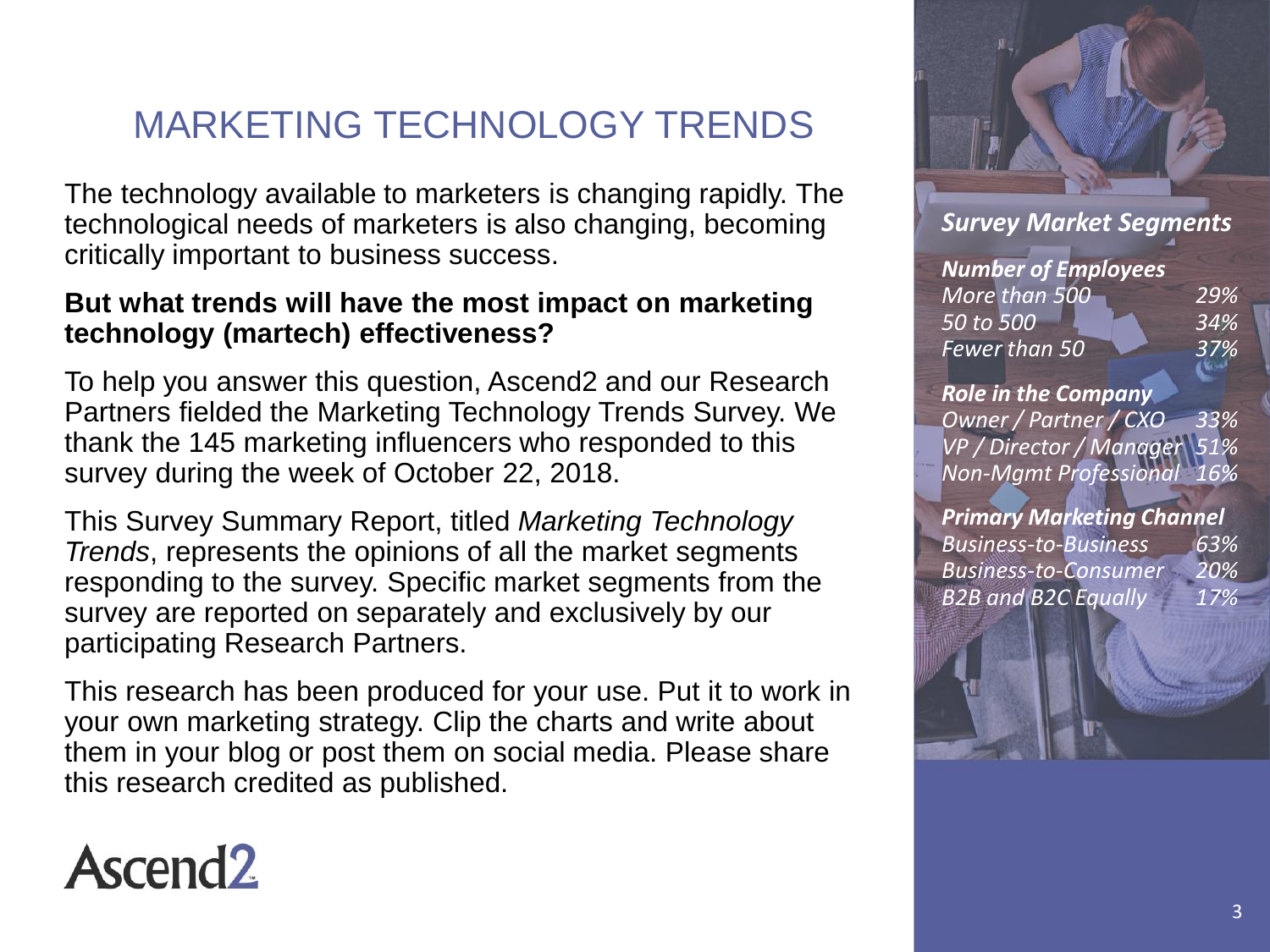

## CURRENT MARTECH SITUATION

Nearly two-thirds (63%) of marketing influencers say they are now working on implementing the marketing technology needed. Less than one-in-five (19%) say they have completed implementing martech while another 15% are just talking about it.

> Which best describes the CURRENT SITUATION as it applies to implementing the marketing technology needed?



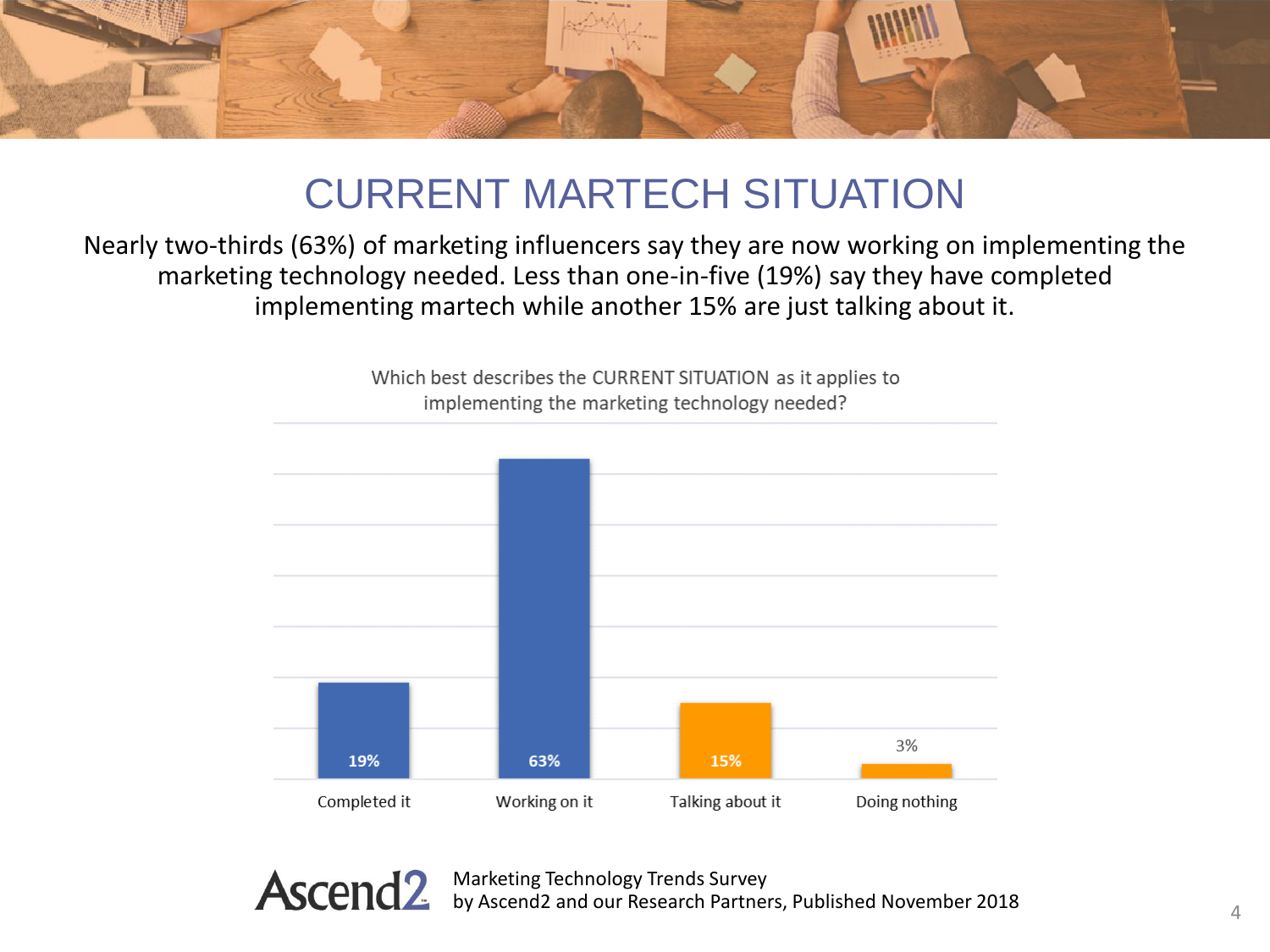

## TOP STRATEGIC PRIORITIES

Increasing ROI and improving marketing efficiency are the top priorities for a marketing technology strategy to achieve, according to 65% and 57% of marketing influencers respectively. Marketing efficiency is a primary driver of marketing ROI.



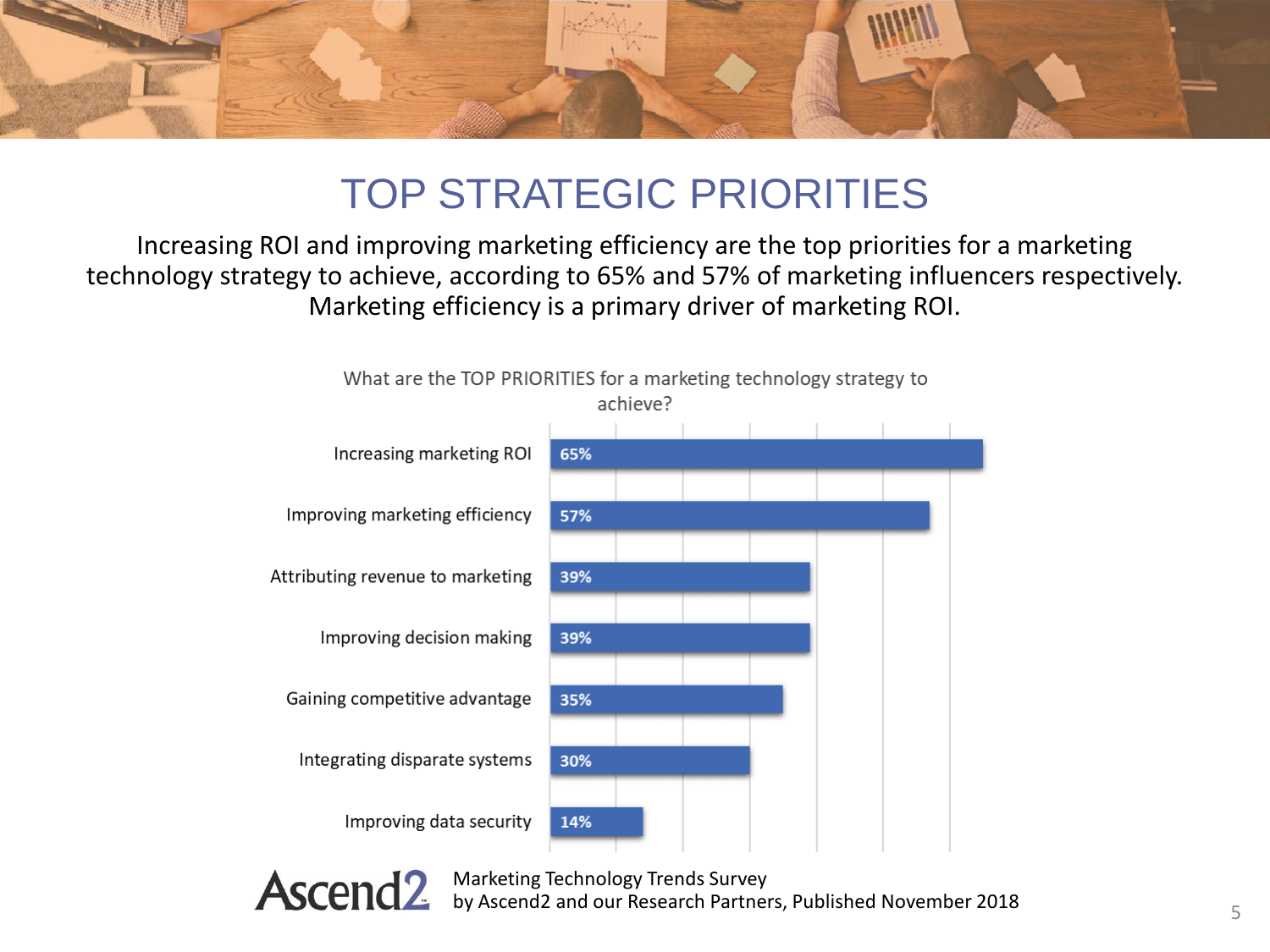

## MARTECH STRATEGY SUCCESS

58% of marketing influencers consider a martech strategy to be somewhat successful at achieving top priorities. However, more than one-third (36%) consider their strategy very successful, or best-in-class when compared to the competition.



How SUCCESSFUL is a marketing technology strategy at achieving top priorities?

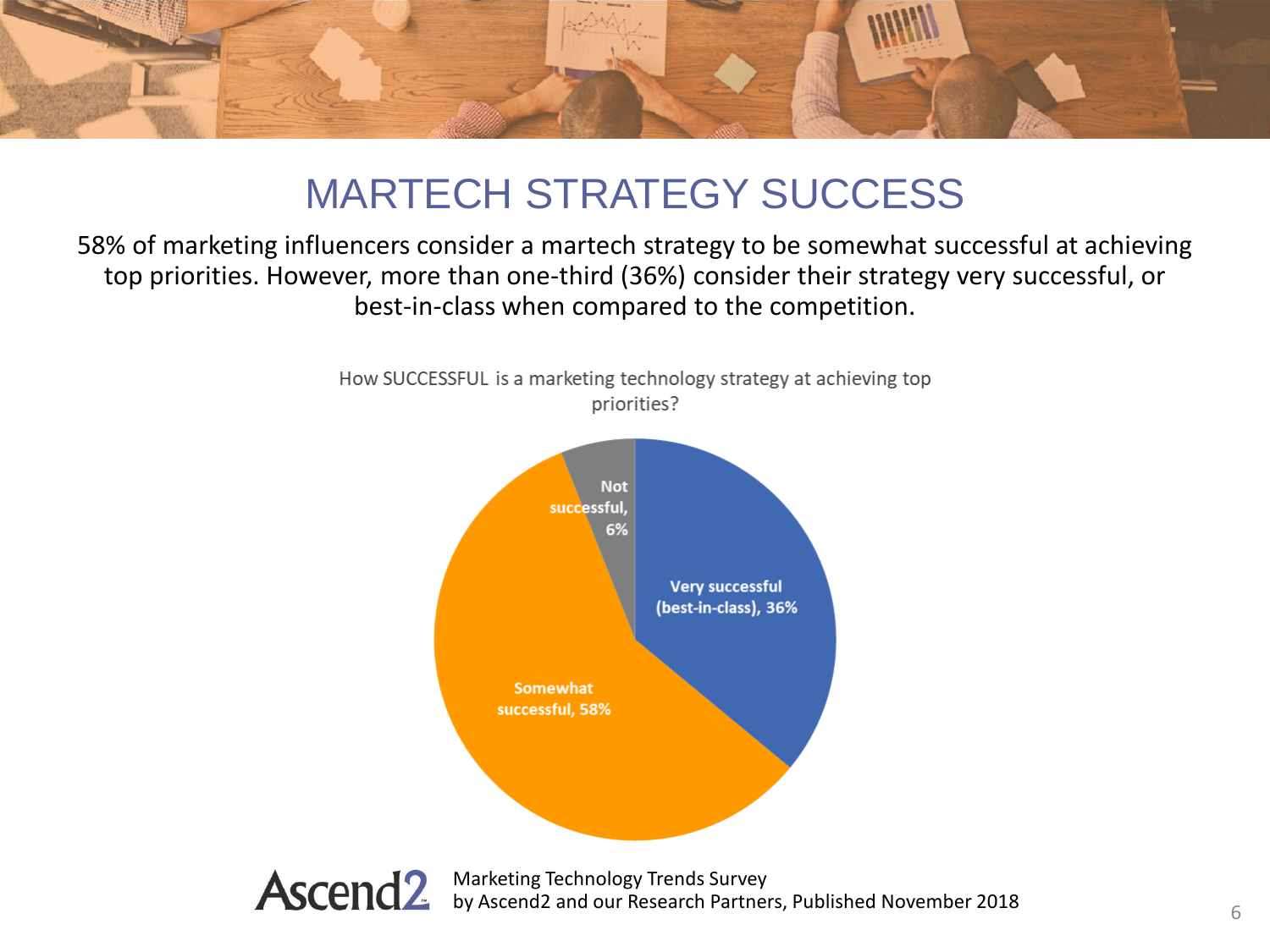

### BARRIERS TO SUCCESS

The most challenging barriers to marketing technology success are integrating disparate systems and attributing revenue to marketing for 52% and 47% of marketing influencers respectively.



What are the most CHALLENGING BARRIERS to marketing technology

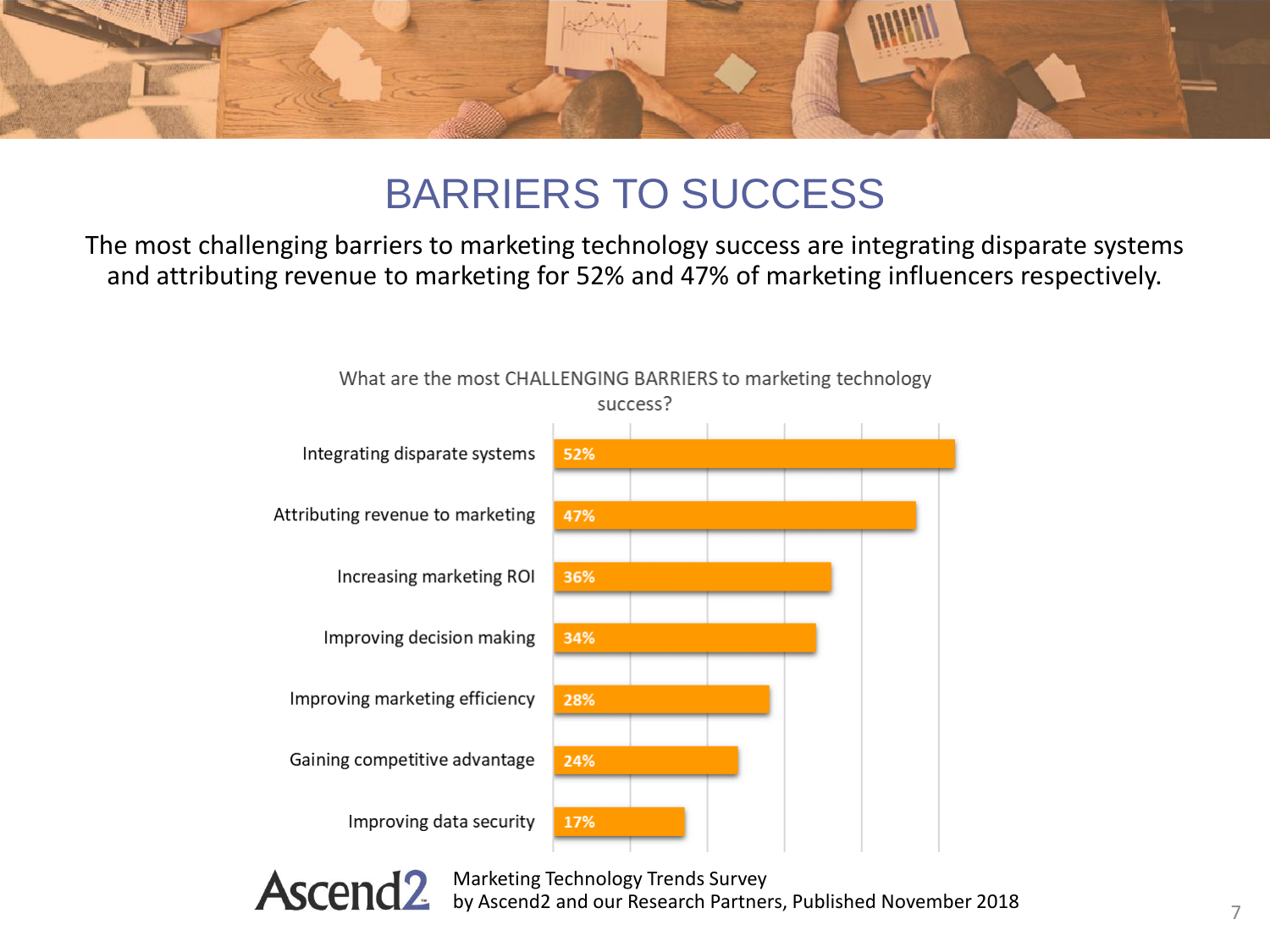

## PRIORITIES VERSUS BARRIERS

#### Comparing the importance of top strategic priorities in comparison to the most challenging barriers to success provides a valuable perspective for developing a balanced and successful strategy for marketing technology.



Comparing top strategic priorities to success barriers.

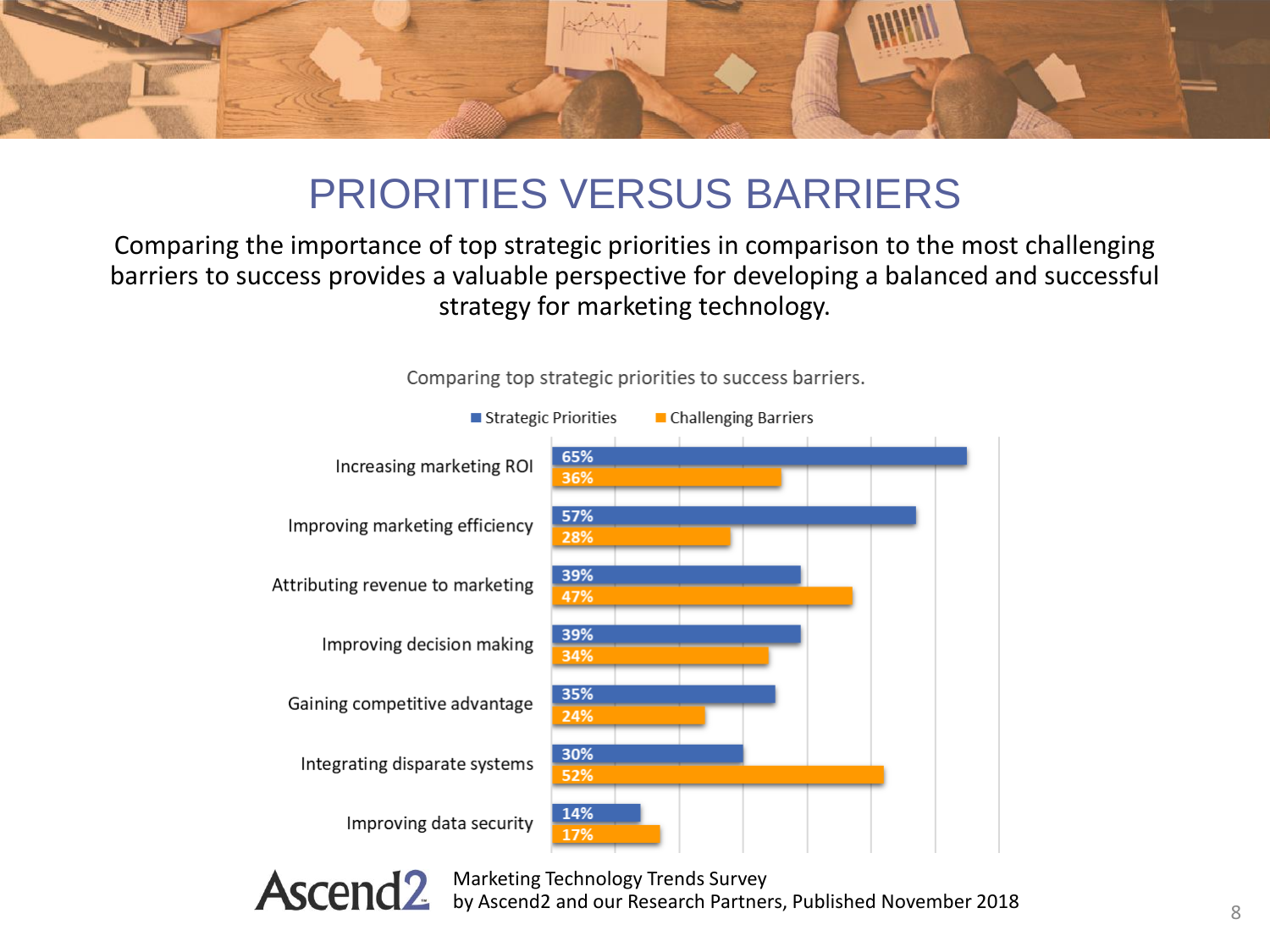

## MOST EFFECTIVE IMPLEMENTATIONS

Technology implemented for content marketing purposes is considered most effective by about half (51%) of marketing influencers. Marketing analytics and email marketing are also considered most effective martech implementations by 47% and 45% respectively.



Ascend<sub>2</sub>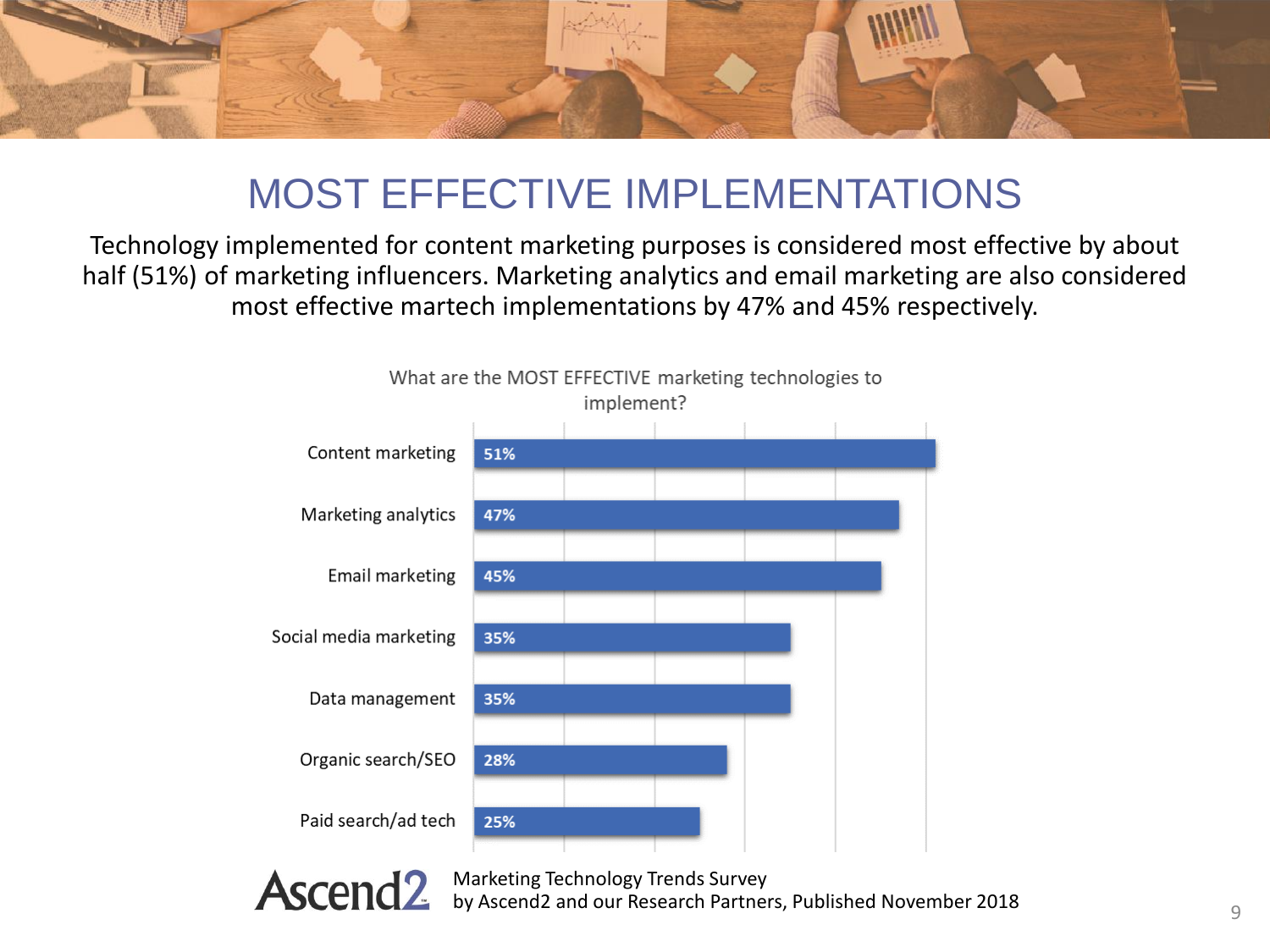

## HOW EFFECTIVENESS IS CHANGING

In total, 92% of marketing influencers consider the trend in martech effectiveness to be changing for the better, with 30% saying effectiveness is improving significantly. This strongly outweighs the total of only 8% who believe effectiveness is worsening.



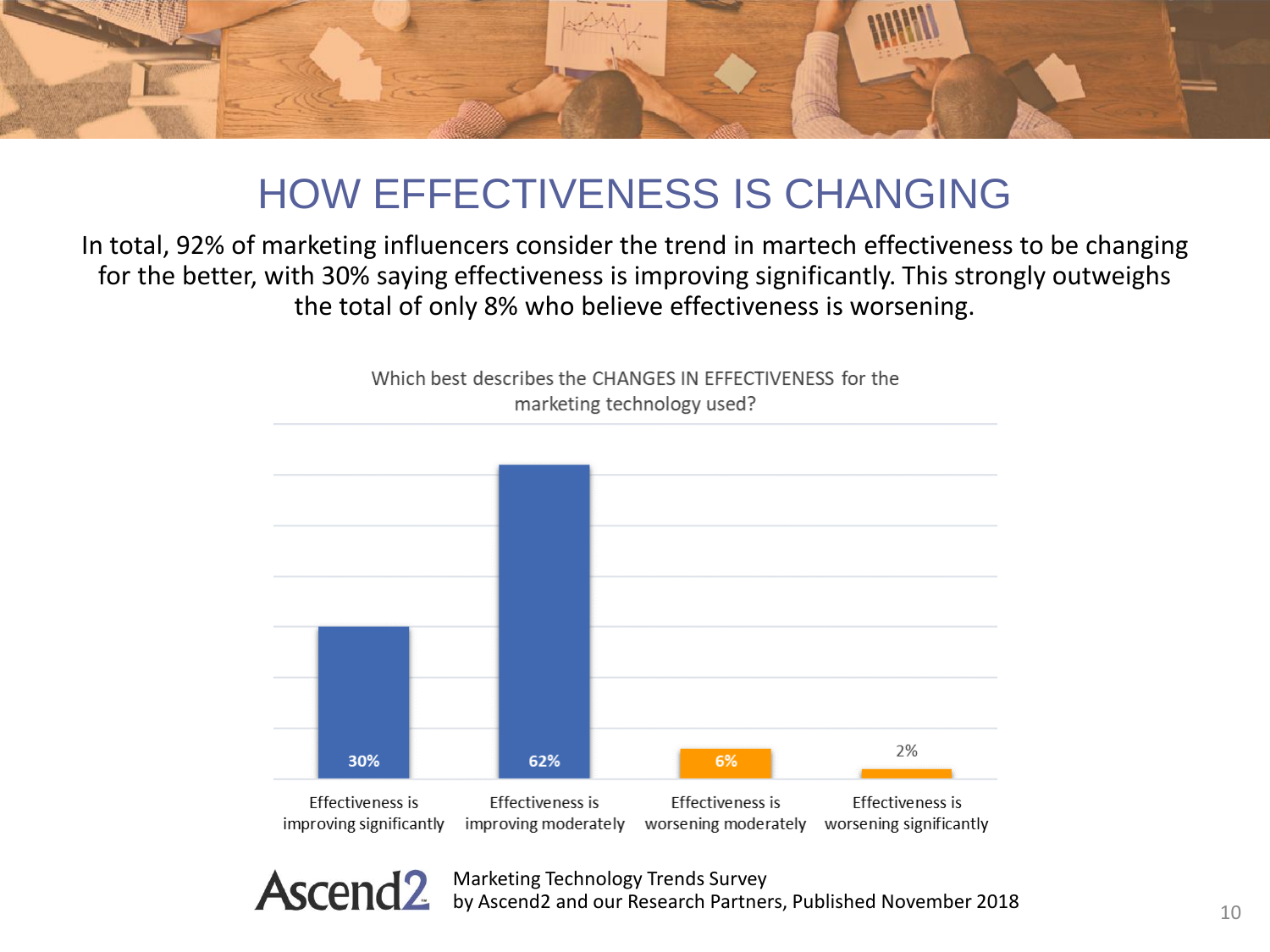

## MOST DIFFICULT IMPLEMENTATIONS

#### Marketing technologies considered by more than half of marketing influencers to be most difficult to implement are used for the purpose of data management (56%) and marketing analytics (55%).



What are the MOST DIFFICULT marketing technologies to implement?

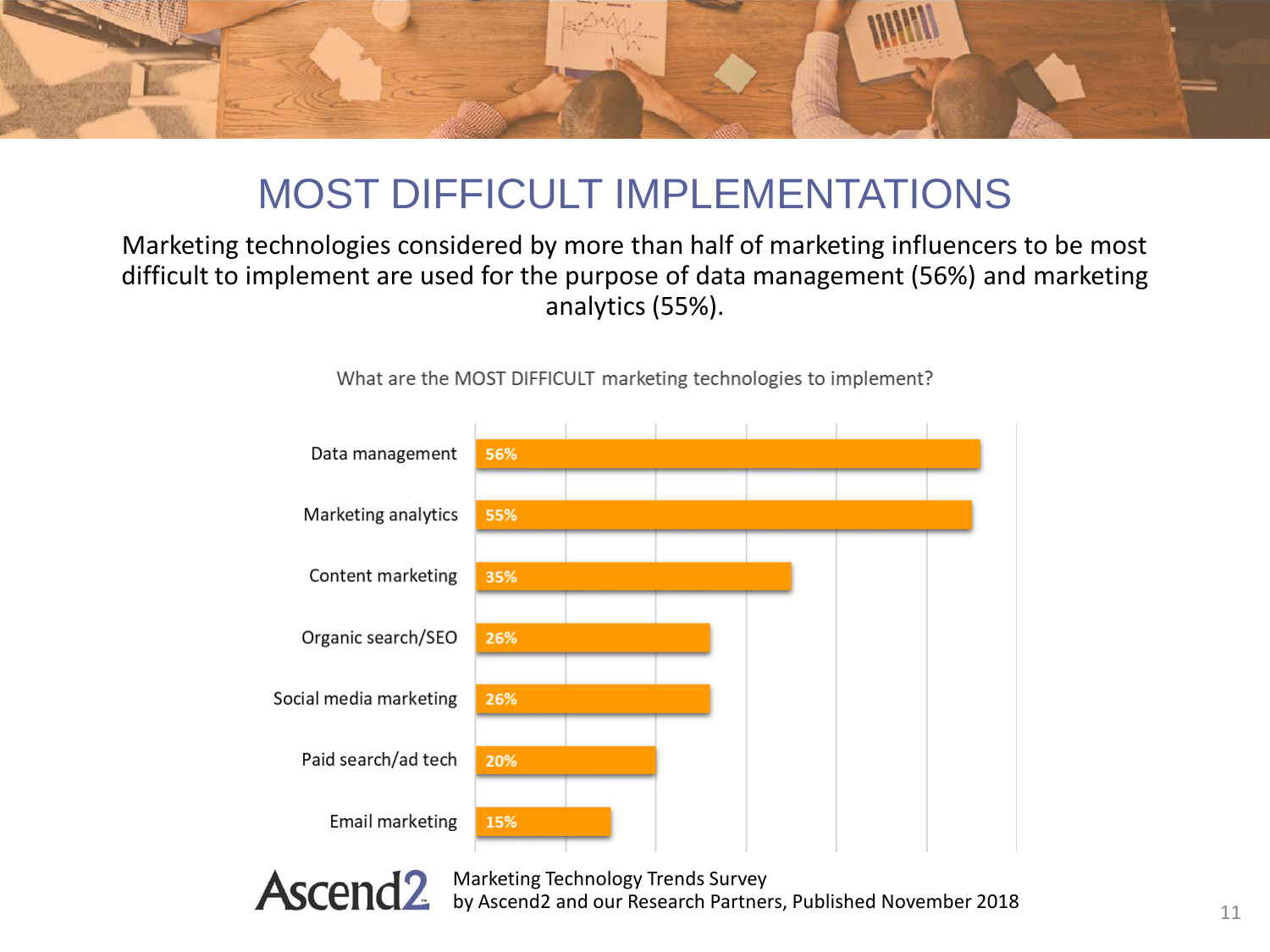

## IMPLEMENTATION RESOURCES USED

#### Resources used to implement marketing technology is often determined by the resources available in-house. About half (49%) of marketing influencers consider a collaboration between internal and external resources most useful.



Which best describes the RESOURCES USED to implement marketing technology?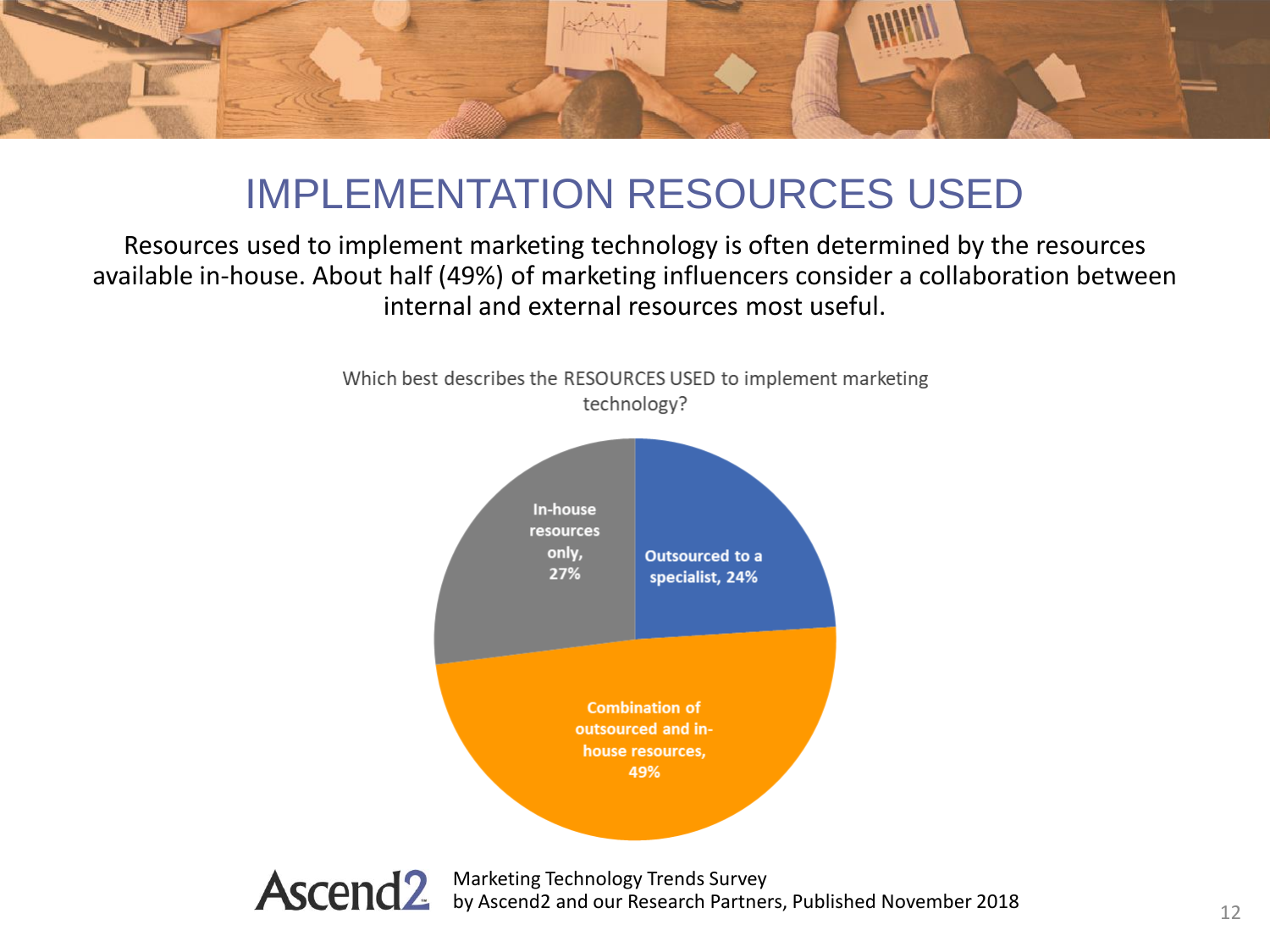

## EFFECTIVENESS VERSUS DIFFICULTY

Technology that is more effective to implement than difficult (email marketing, for example), is more likely to be included in a marketing technology plan-of-action than technology that is more difficult than it is effective (data management, for example).



Comparing technology effectiveness to implementation difficulty.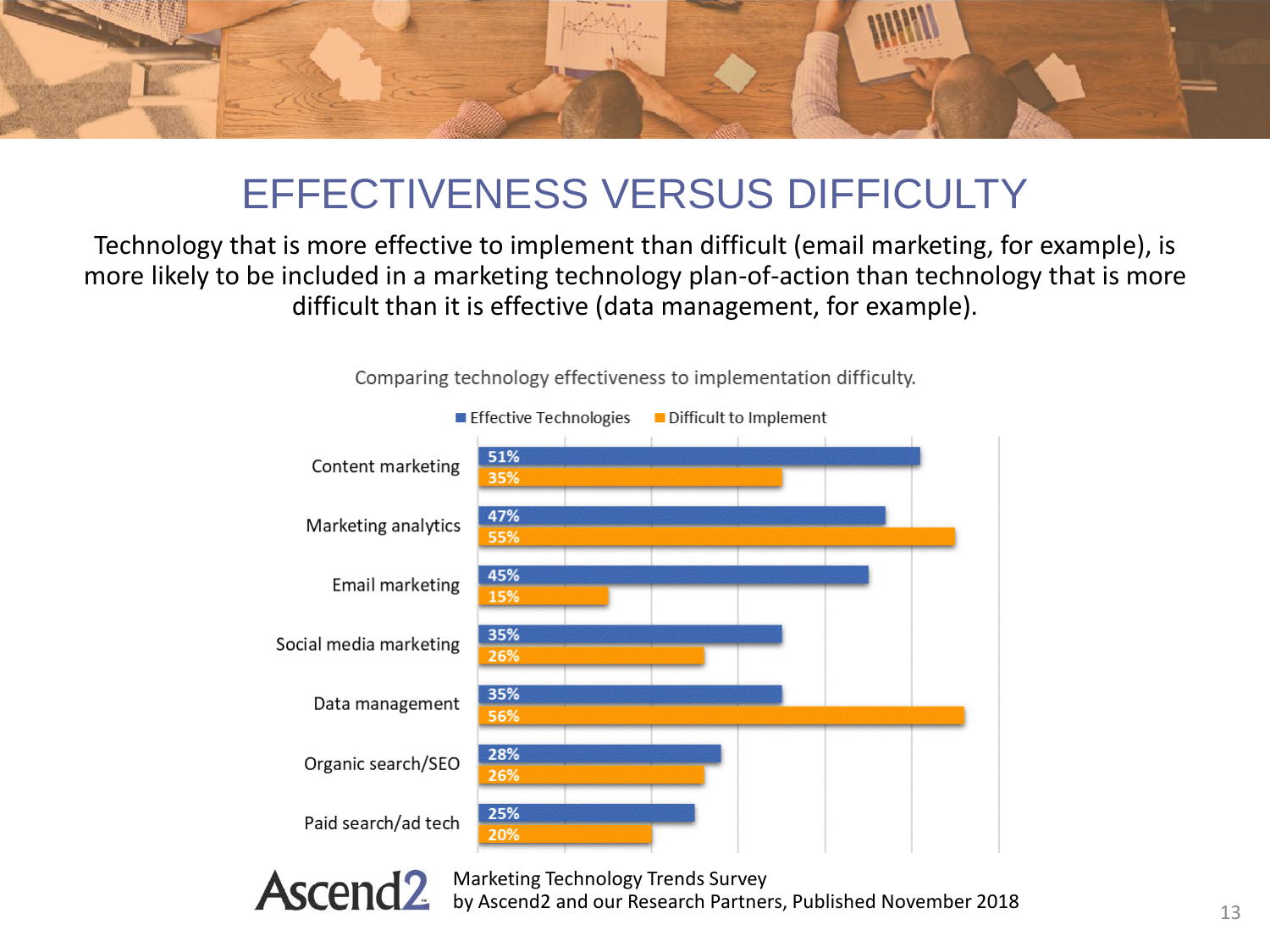

Marketing technology providers and digital marketing agencies partner with Ascend2 to supplement their marketing content, generate leads and engage prospects to drive demand through the middle of the funnel. Learn more about the research-based marketing innovations from [Ascend2.com.](http://ascend2.com/)

Below are just a few of the leading marketing solution providers that partner with us on research-based marketing programs.



**KOMARKETING** 



*As a marketing technology company, marketing media or agency, your prospective customers are marketing influencers with an interest in the facts about improving marketing performance.*

*Research-Based Marketing is a process we developed to generate leads using factual content of interest to your target audience, and nurture prospects to the middle of the funnel in the name of your brand.*